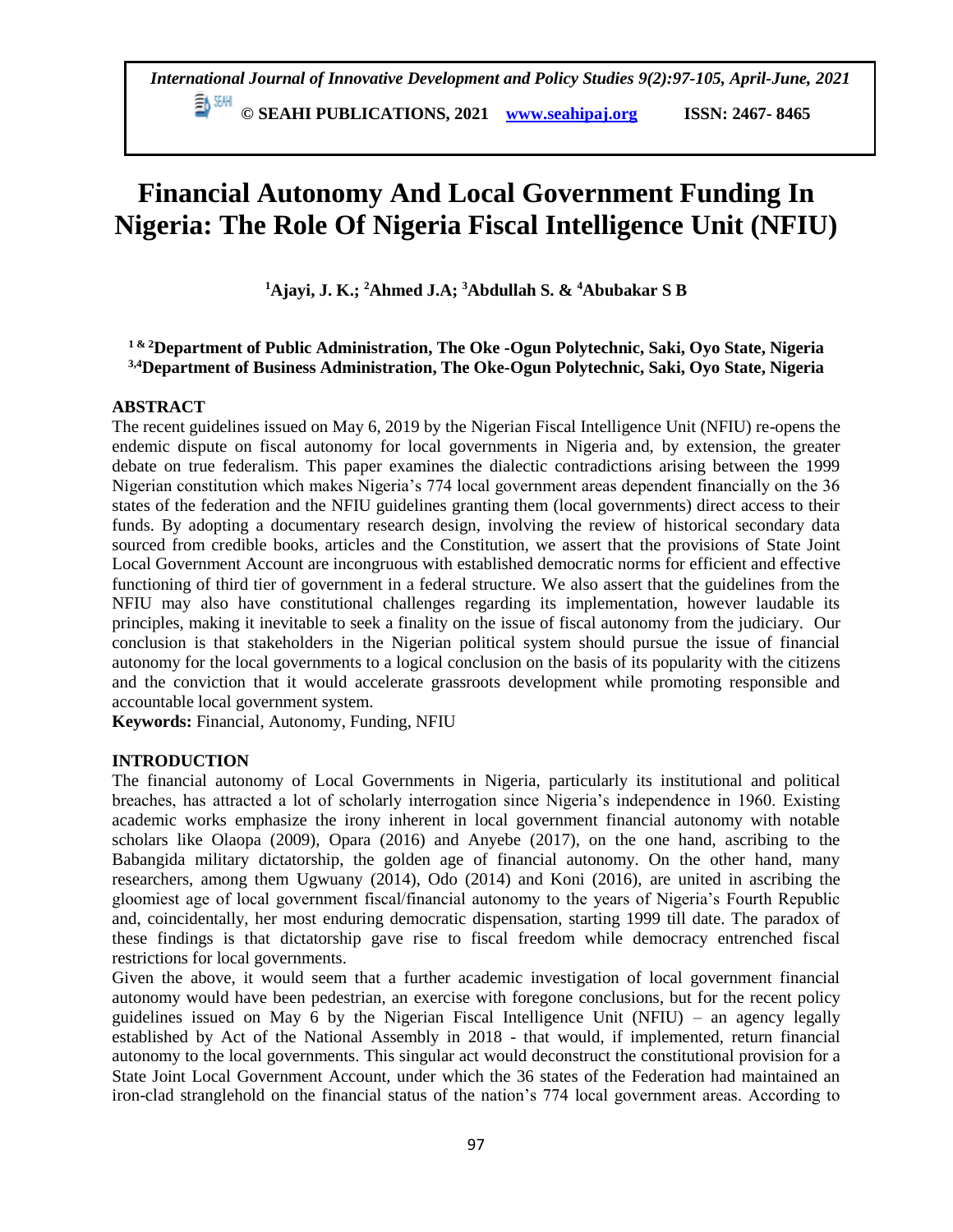Hassan and Iwuamadi (2018), the "near absence" of financial autonomy for local governments in `Nigeria is down to the interpretation and implementation of Section 162 (5-8) with the following provisions:

- 1. The amount standing to the credit of local government councils in the federation account shall also be allocated to the states for the benefits of their local government councils on such terms and in such manner as may be prescribed by the national assembly.
- 2. Each state shall maintain a specific account to be called "state joint local government account" to which shall be paid all allocations to the local government councils of the state from the federation account and from the government of the state.
- 3. Each state shall pay to the local government councils in its area of jurisdiction such proportion of its total revenue on such terms and in such a manner as may be prescribed by the National Assembly.
- 4. The amount standing to the credit of local government councils of a state shall be distributed among the local government councils of the state on such terms and in such manner as may be prescribed by the house of assembly of the state (Doho, Ahmed & Umar, 2018) .

It is noteworthy that since the inception of the system of local government in Nigeria, there had been persistent clamour for the autonomy of the local government as the third tier of governance in the federation. It is interesting to note that even the federal government has in recent times joined in championing the course of local government autonomy. In the forward of the guidelines for the 1979 local government reforms, it was clearly remarked that, "the states have continued to encroach upon what would have been the exclusive preserve of local governments. With this reform, the local government was granted the power of grassroots governance with apparent improvement in the autonomy as the third tier of government in the country (Eme, Izueke & Ewuim, 2013).

In order to strengthen the autonomy and philosophy of government at the local level, the Federal government guaranteed the statutory nature of local government by embodying it in the 1979 constitution. In section 7(1) of the constitution, it was stated that, "the system of democratically elected local government councils is under this constitution guaranteed". Even the military administration of General Ibrahim Babangida from 1986 took bold steps to strengthen the autonomy of local government. By January 1988, good measures of autonomy came the way local government with the scrapping of the state ministries of local government throughout the country thus removing the political control and bureaucratic redtapism perpetuated by these state ministries. According to Adeyemo (2003) other efforts made towards strengthening local government autonomy include;

(a). The approved scheme of service for local government employees following the recommendation of the Oyeyipo Committee report of March 1988.

(b). The direct disbursement of funds to local governments; thus preventing the hijacking of the funds of local government by the state governments (through the federal pay offices).

(c). Subsequent increases in the statutory allocations to local government in the 1989 constitution which are aimed to remove the inadequacies of the local government system viz; section 7(8), section 292 and section 304.

It is worthy to note that while local government autonomy cannot be absolute in a federation it is, however, a desired goal for local governments to be granted good measure of financial autonomy so as to be able to carry out effectively the task of rural development.

It has been stated earlier in the paper that the Act which established the state Joint Local Government Account (SJLGA) was passed in 1981 by the National Assembly but the eventual domestication and implementation of the provisions of the Act by the states in the federation only took effect in the early years of the Fourth Republic when state house of assembly passed the SJLGA laws to give effects to that constitutional provisions.

Under the Fourth Republic, efforts to redress the provisions of Section 162 of the 1999 constitution began in earnest in 2012 when former President Goodluck Jonathan forwarded a Bill to the National Assembly to stop the operation of the joint state/local government accounts. The president's action is predicated on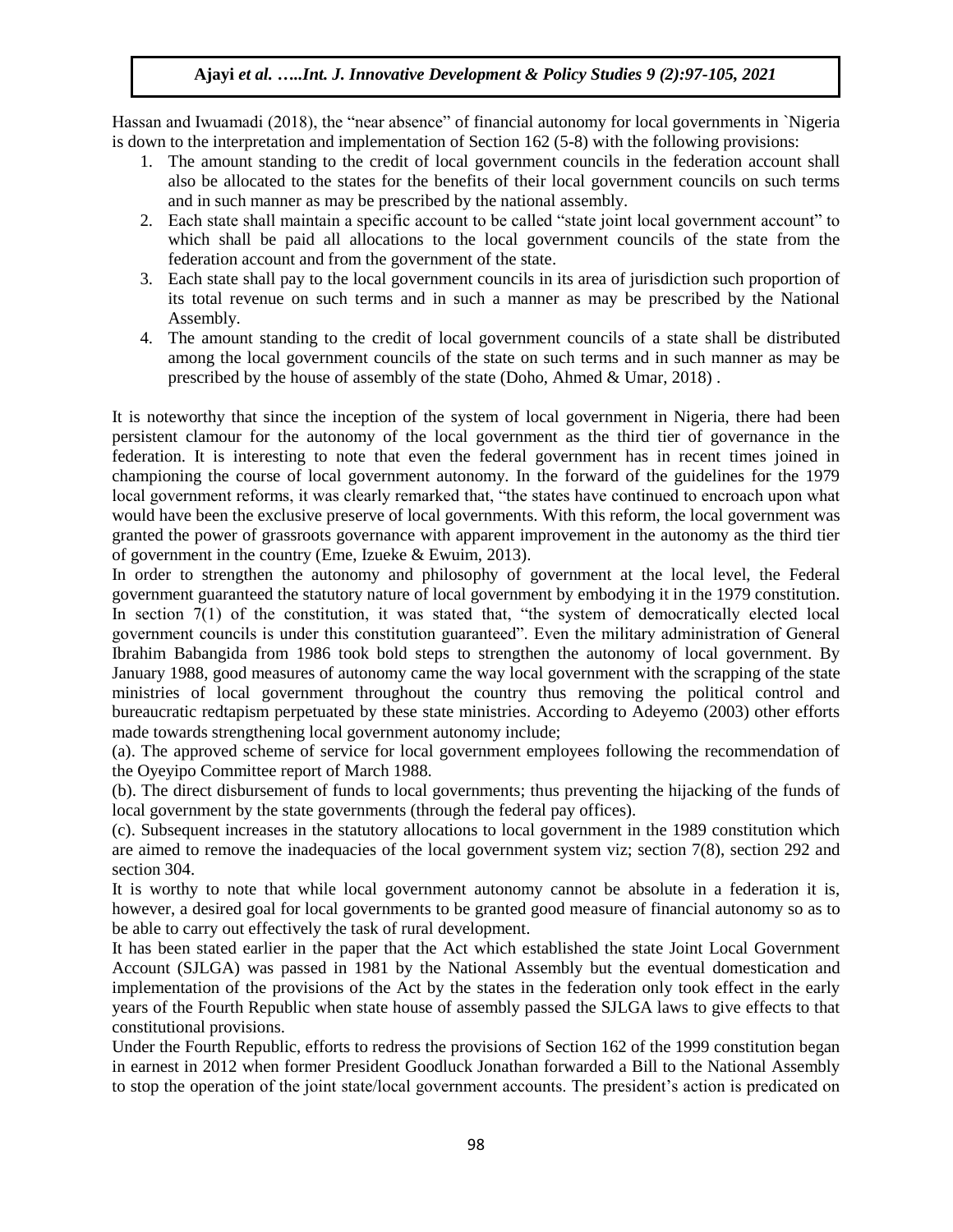calls by well-meaning Nigerians for financial autonomy to be granted the constitutionally-recognized 774 local government areas in the country (Eme, Izueke & Ewuim, 2013).

For many years, local government allocation has been hijacked by the various state governments because of absence of a truly local government system in our practice of democracy. Section 7 (1) of the 1999 constitution allows for an elected administration in the councils but in practice, most of the councils in Nigeria are administered by appointed chairmen or caretaker committees. Only very few can be said to be under democratically elected officials. Even in those with elected administrations, their finances are under direct control of the state government. Hence there is no visible development in practically all the 774 councils in Nigeria. Their roads are as dilapidated as ever. There is nothing to show that there is grassroots government in Nigeria. The vaunted development that they are supposed to bring to the people in terms of improved healthcare, motorable roads and social welfare program, among the acclaimed gains of democracy, are conspicuously absent from the society.

By convention of true federalism, local government is assumed to be the third tier of government. As a third tier government, all local government are assumed to be independent. However, because some state governors do not ascribe to this independence, they have done all in their power to ensure the emasculation of the councils so that they can utilize their federal allocations at their whims. One instrument that gave the governors the power of control of the councils is the state/local government joint accounts. Once this umbilical cord is broken, the councils can be in a position to develop their areas.

Under the uniform account system, state have dictated projects for councils and disbursed council funds as they like. That is why officials at the local government level are largely not elected. In some states where elections were held in the councils, the party in power ensured that its candidates won all the seats. They do this in connivance with electoral officers of the state independent electoral commission (SIECs). This scenario obtains because SIEC officials are appointed by the governor, who expect them to loyal to him and his party. With SIEC in place, outcome of council polls are predictable. With SIEC it will be difficult for the opposition to win an election at council level. This is why many state governments have not conducted council polls despite constitutional provision for elected council administration in the country.

#### **Background to the State Joint Local Government Account**

The state Joint Local Government Account (SJLGA) was initially introduced in the Nigerian federation as far back as 1981 during the second Republic administration of President Shehu Shagari. Conscious of the fact that the Nigerian economy is a mono economy where over 80% of both the federal, state and local governments revenues come from their shares of the oil wealth, the administration ostensibly wanted to create a platform where both the federal and state governments could play some roles in funding and monitoring the local government revenue earnings and expenditure to ensure their success in rural development.

The joint account system was brought into being through an act of the national assembly known as "Allocation of Revenues (Federation Accounts etc) Act 1981 (Daily Trust, 2006). The same Act established what is today known as Federation Account Allocation Committee (FAAC). The committee holds meeting every month. However, during intervening military eras in Nigeria, decrees were enacted by the Federal Government such as decree 49 of 1989 which established the Revenue Mobilization, Allocation and Fiscal Commission (RMAFC) with powers to "monitor the accruals and disbursement of revenue allocations from the federation account". This specific power of RMAFC amongst other

functions in the above decree is sustained in section 153N sub-section 31 and 32 (a e) part 1 of the 3 rd schedule to the 1999 constitution.

Since the inception of the system of local government in Nigeria, there had been persistent clamour for the autonomy of the local government as the third tier of governance in the federation. Even though politicians understood the merits of autonomy for local governments, they had often fallen shy of making it statutory because of power elite interests to control the grassroots. It took the bold initiatives of General Ibrahim Babangida in1986 to strengthen the autonomy of local government. By January 1988, some level of financial autonomy came the way local government with the scrapping of the state ministries of local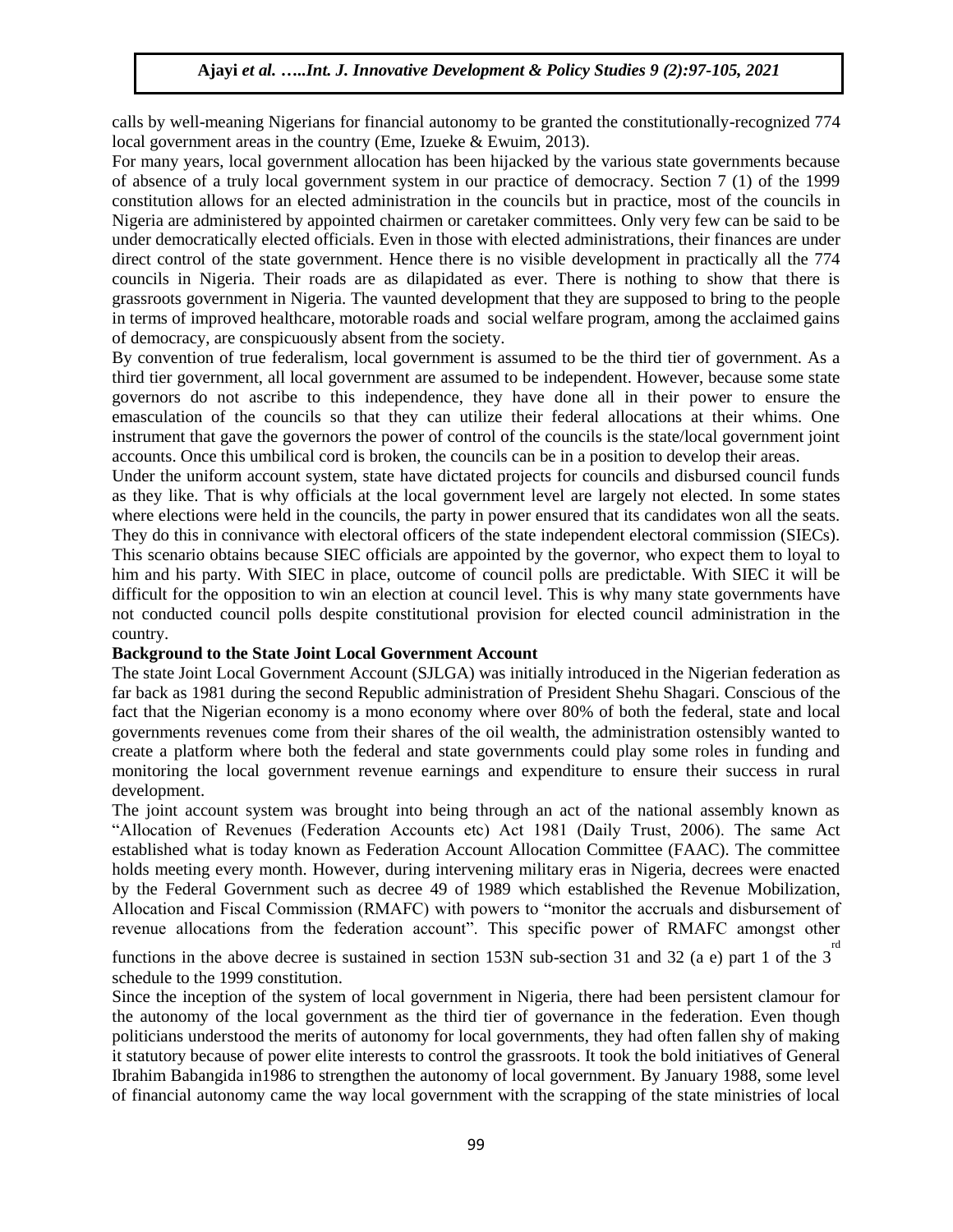government nationwide thus removing the political control and bureaucratic bottlenecks perpetuated by the ministries. According to Adeyemo (2003) other efforts made towards strengthening local government autonomy include the approved scheme of service for local government employees following the recommendation of the Oyeyipo Committee report of March 1988; the direct disbursement of funds to local governments; thus preventing the hijacking of the funds of local government by the state governments increases in the statutory allocations to local government in the 1989 constitution which are aimed at removing the inadequacies of the local government system.

It is against this background of contending claims on what the nature and structure of financial autonomy should be for Nigerian Local government, especially in the Fourth Republic, that a critical study of the implications of the NFIU guidelines becomes an academic imperative. In conceptual terms, the contradictions, prospects, discontents and opportunities inherent in re-addressing the current practice represent the key objectives of this study aimed broadly at determining the practicability or otherwise of the NFIU guidelines. This study will also make recommendations on how the NFIU guidelines can be interrogated by stakeholders to the local government autonomy project with a view of charting a course of action that would facilitate the dividends of grassroots governance to the 774 local government areas nationwide

This study is, therefore, significant in the light of the reoccurring claims and counter claims that the state governments have been inhibitors, rather than facilitators, of development in the local government areas with the recent NFIU guidelines requiring urgent interrogation to facilitate deeper understanding of the implications of how the fiscal autonomy can be achieved in The Fourth Republic. The process adopted by the NFIU is also an area of political interest since the anti- graft agency is not envisaged constitutionally as a body that could review the constitution, especially as there are muted accusations that the NFIU is merely serving the purpose of the Presidency, given the Muhammadu Buhari, who won the 2019 presidential elections for a second term in office, has declared publicly his interest to return fiscal autonomy to the local government as was the case under Ibrahim Babangida's dictatorship. (Leadership, 2019). As such, scholarly research that critically interrogates the workability of the NFIU guidelines is of utmost relevance at this point in time.

#### **Methodology, Scope and Limitation**

This Paper adopted the documentary research design by relying on secondary data drawn from an array of published and unpublished materials relevant to the study such as the 1999 Constitution, books, journals, magazines, conferences and seminar papers and newspapers. The scope of coverage is from 1999 to 2019. A key limitation of this study is that it is time-constrained, making it infeasible to generate primary data from interviews from stakeholders in the local government project, among them politicians, elected officials of state at local, state and federal levels, officials of the NFIU and even bankers who are to implement the NFIU guidelines.

## **LITERATURE REVIEW**

Scholars have over the years viewed fiscal autonomy for Local Government from a number of perspectives, ranging from utilitarianism, legalism, populism to relativism. Prominent among the scholars advocating these perspectives are ul-Haque (2013), Adeyemo (2005), Charlick (1992) and Nwabueze (1983). Fiscal autonomy is a derivative of fiscal federalism as is operated in democratic republican governments in which function, authority and resource allocations are devolved from the central government to peripheral levels of government. This process was aptly articulated by Osakwe (1999) who notes that it also relates to the "disposition of tax powers," retention of revenue and methods adopted in sharing centrally collected revenue in accordance with the constitutional responsibilities of all levels of government.

As a utility for democratization, Haque posits that viable local government is the process that aids the participation of masses in democratization, adding that without local governments any political system will neither be complete and entirely democratic. He posits further that the two-fold essentialities (purposes) that local government serves are (a) supplying goods and services come under administrative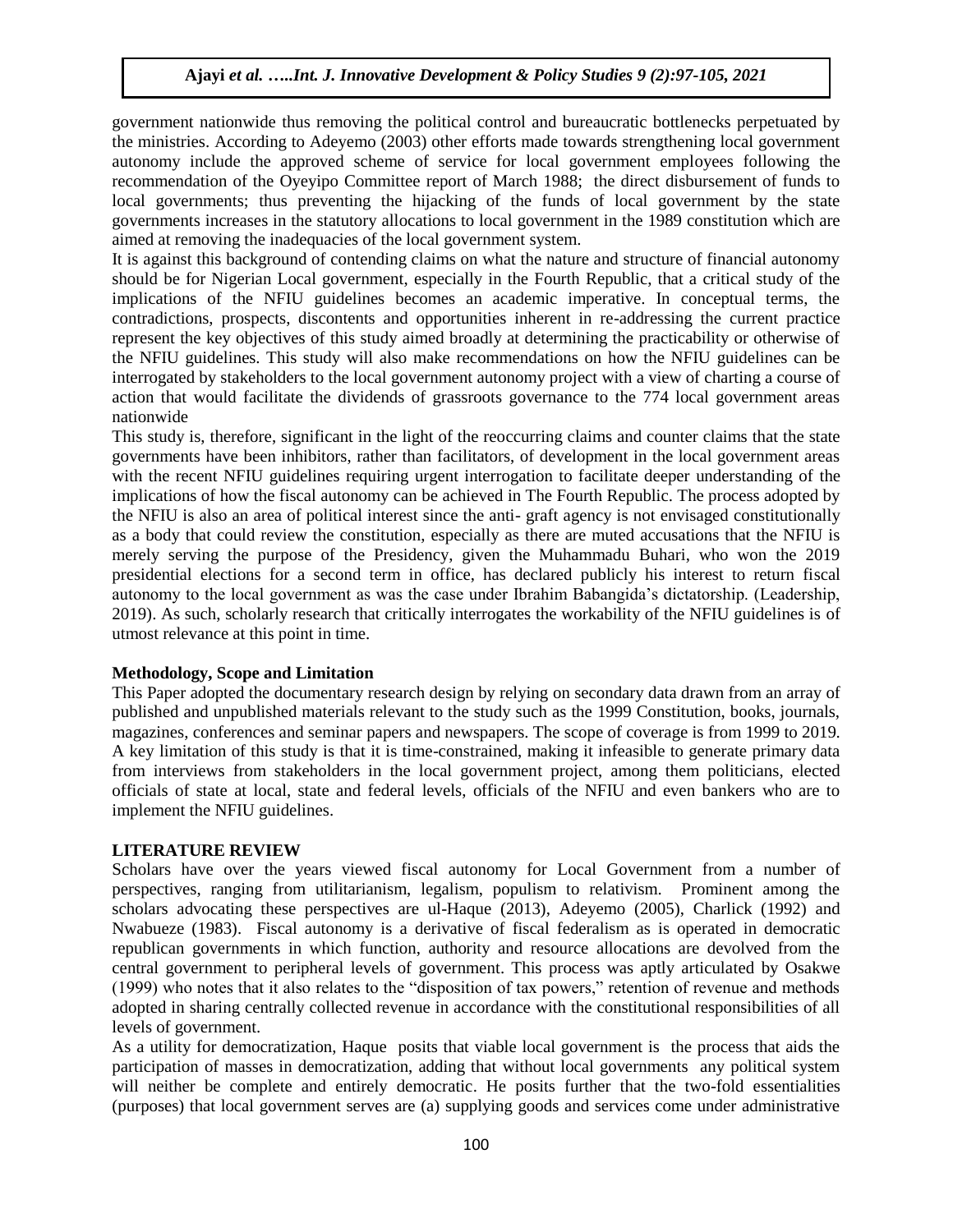purpose, (b) the representation and the involvement of masses in locating particular public need and objectivity to understand how these needs can be met.

The administration and representation at local levels inside the structure of local government is connected and formulated by the process of representatives at local government. For the enhancement of creating a better understanding about the local government's structure and functions, it is essential to elaborate and define local government and create awareness about local government values and democracy. The importance and the essentiality of local government will be concentrated on by keeping in mind the aspects of local government so that the attentions are drawn towards the distinctive local government's structure as the fundamental framework of the local government is formed by the local government's administrative structure where the determination and implementation of public policy take place at local level. Hence the attentions are directed towards the councils' composition and activities performed by these councils.

Adeyemo (2005) adopts a relativist approach to the autonomy of local government by defining local government autonomy as, "the relative discretion which local government enjoy in the regulation of their own affairs". The extent to which local governments are free from the control of the state and federal government in the management of their local affairs, according to him, will be essential to determining their (local government's) ability to recruit and manage its own staff, raise and manage its own finances, make bye-laws and policies, and discharge its functions as provided by law without interference from the higher governments.

Also pushing the relativist approach, Robson and Gomme argue strongly that local government are not entirely free from the control of the central government. This indicates that the power and authority enjoyed by the local government is to relative extent and it is because of the responsibilities are split among national and local government for the provision of services. Furthermore, it is vital to note that these divisions of responsibilities are done according to the political interests and policy related agenda. For them (Robson and Gomme) in the designing of sound democratic political system, local government should be viewed as the cornerstone as it serves as a cardiac vehicle on specific level to ensure able and conscientious citizenship.

From a legal perspective, Nwabueze (1983) sees the autonomy under the federal system as a function of separation of power with each tier of government enjoying a separate existence and independence from the control of the other governments. It is an autonomy which requires not just the legal and physical existence of an apparatus of government like a legislative assembly, governor, court etc, but that each government must exist not as an appendage of another government but as autonomous entity in the sense of being able to exercise its own will in the conduct of its affairs free from direction of another government.

In general perspective, ul-Haque (2012) views local government as a defense mechanism especially against subjective power by government, meaning that any unsound concentration of power merged at the centre can be unhealthy for progress; this is prevented by the local government. He argues that:

"There is correctness in this regard that greater level of accountability can be restored by means of local democracy. It can be said that local democracy have greater control than public corporate, appointed agencies and field administration. The element of 'elective' relates citizen with bureaucrats who makes the entire procedure more meaningful as accountability is more visible in local government. Activities of political nature inside local government like elections, pressure of political nature, rule-formulating, public debate and publicity- Bridge the gap among citizen, and their responsible administration along with the provision of opportunities for the handling of grievances".

From the foregoing, it is obvious that copious literature exists on fiscal autonomy of local government with Nigeria in context. However, there are challenges regarding relevant literature on the role of antigraft agencies like the NFIU in local government administration. It is against this background that the significance of this study is better appreciated, focused as it were on the role of the NFIU in mandating a separation of the local government funds from the interference of the state governments. It is, as such, a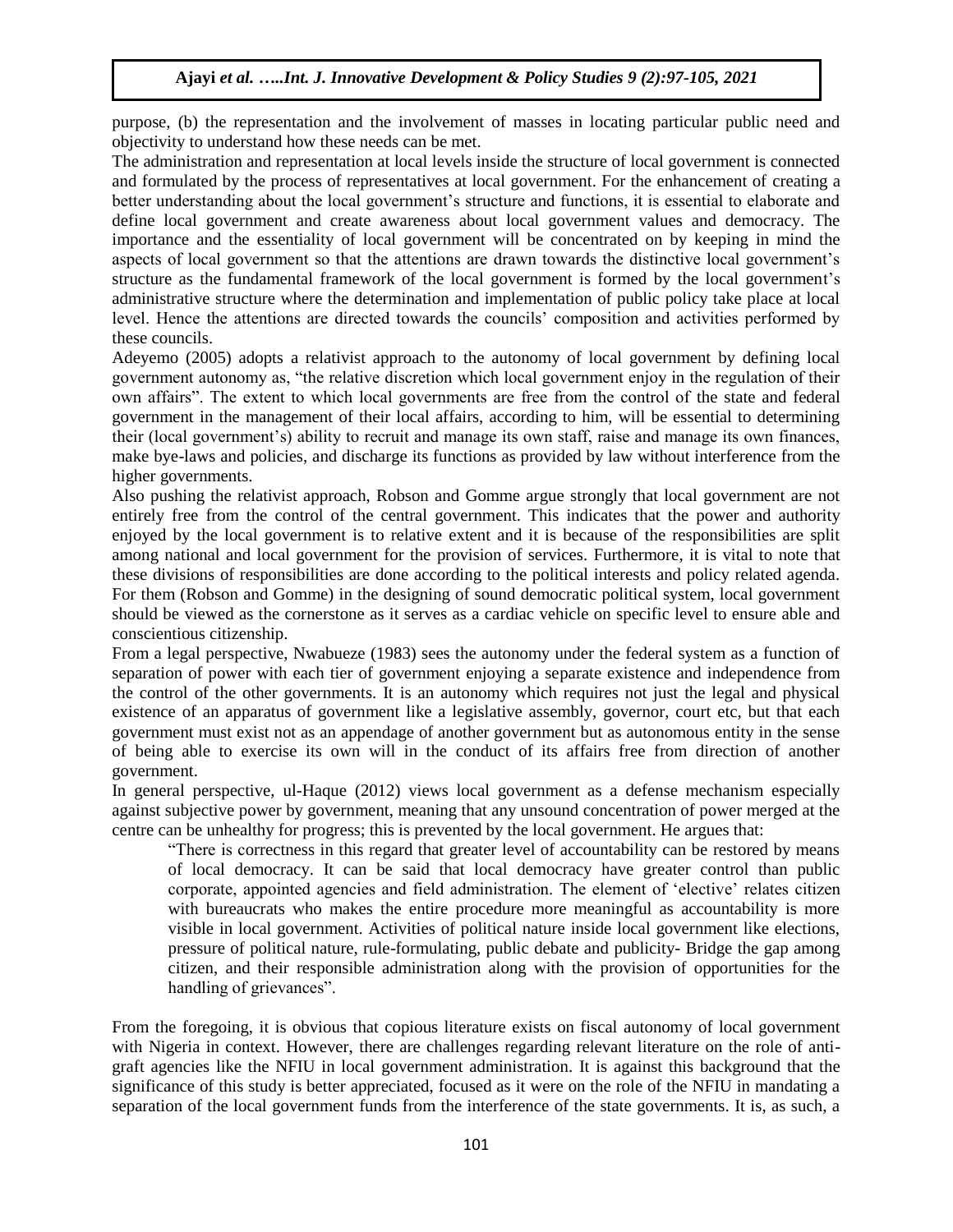major expectation that this study will provide an informed understanding of the role of NFIU in the local government process, if any.

#### **THEORETICAL FRAMEWORK**

There is an unending theoretical contest in politics regarding the interdependence of structures and organs of states and the criticality of ensuring separation of power among them. While it is inevitable that organs of states be linked as conceptualized by David Easton and Herbert Spencer in the Systems theory and the Structural Functionalism theory respectively (Cerny, 2009), some scholars have also underscored the inevitability of the "ordered" separation of resources for effective governance. These scholars, among them Moe (1984), Perrow (1986) Mitchell and Simmons (1994) and Laffont (2002) have adopted the Pricipal-Agent theory for understanding the workings of this complex, even though symbiotic, relations among structures of state.

The Principal-Agent theory of organizations encapsulates the idea that public sector performance can be improved if incentive-based contracts between different actors are implemented. Principals will be more likely to achieve their desired outcomes, while agents will have clarity around work. Agency theory has had considerable influence on the theory and practice of public administration and policy since its emergence in the 1970s. It was particularly instrumental in many high-income developed countries through the 1980s and 1990s, with often radical public sector reforms resulting. Its legacy has endured, with many public sector organizational and policy designs continuing to be underpinned by concepts derived from the theory. Based on institutional economics, agency theory has, therefore, provided a powerful and all-encompassing framework for public sector organization.

The key idea, of the theory is based on a presumption that self-interest and rational utility maximization drive behavior in all of life, including public work, private lives, and organizational activities. Moreover, this self-interest can be viewed as a set of relationships between different parties (Moe, 1984) The details of these relationships, once defined, and the requirements of the various parties in any particular venture or activity can be itemized and then written into a formal contract. The contract can, in turn, be deployed for purposes such as setting expectations and objectives of contract partners and for establishing performance assessment and accountability expectations.

The relevance of this theory to fiscal autonomy, as enshrined in the 1999 Constitution – currently under review through the NFIU guidelines – is that the both the local and the state governments co-joined through the "State Joint Local Government Account" would act in ways that would guarantee the interests of each other, especially in terms of accountability and performance. Unfortunately, this has not been the case with the state government often neglecting its contractual obligations to ensure the local governments deliver quality service and infrastructure to the grassroots. It is this breach that the NFIU seeks to reverse through its guidelines.

Another theory relevant to this work is the Higley and Burton (1987) "Elite Conflict and Consensus" model used for evaluating relationships among elites and the stability of a polity. The model indicates that elites within a polity can generate stability or instability on the basis of their unity or otherwise. As such, they claim that "elite consensus results in stability while elite disunity is the norm in instability." Using this model to interrogate the NFIU guidelines on fiscal autonomy, it may result that failure of the power elites to accept the guidelines may lead to instability but if accepted, it could result in the stability of the local governments and the achievement of fiscal autonomy for the third tier of government.

## **Role of the Nigerian Fiscal Intelligence Unit (NFIU) In The Fiscal Autonomy Process And Stakeholders Reactions**

The Nigerian Financial Intelligence Unit (NFIU) is the Nigerian arm of the global Financial Intelligence Units (FIUs) was established in 2004 and domiciled with the Economic and Financial Crimes Commission (EFCC) as an autonomous unit operating in the African region. Of recent, it was relocated and domiciled with the Central Bank of Nigeria (CBN) to enhance the performance of its mandate of safeguarding the Nigeria financial system against crimes linked with money laundering, and financing of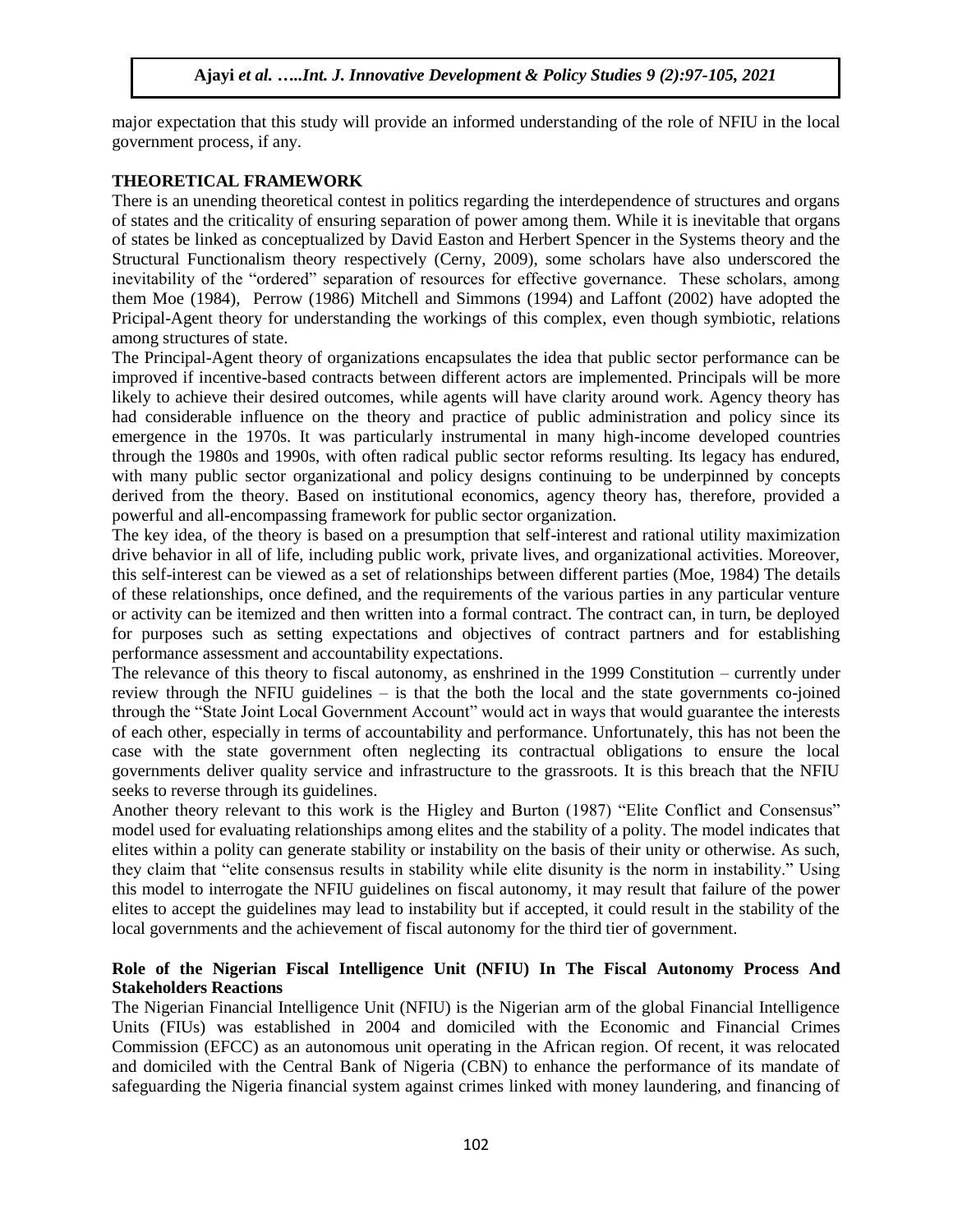terrorism and arms proliferation. In 2018, it became an independent body following the passage of its enabling Act by the National Assembly (Ameh, 2019).

The Unit based its guidelines on local government fiscal autonomy on the discharge of its mandate claiming that its analysis of cash withdrawals and transactions of the State Joint Local Government Accounts showed that they (accounts) pose "biggest corruption, money laundering and security threats at the grassroots levels and to the entire financial system and the country as a whole." On the basis of this, the NFIU indicates that it has decided to uphold the full provisions of section 162 (6) (8) of the 1999 Nigerian Constitution as amended which designated state Joint Local Government Account into which shall be paid allocations to the local government councils of the state from the federation account and from the government of the state. It (NFIU) concludes by stating that The amount standing to the credit of local government councils of a state shall be distributed among the local government councils of that state and not for other purposes"(Egbas, 2019).

The NFIU guidelines were specifically directed to the commercial banks nationwide since funds are paid into them from the federation account for onward transfer to state accounts. The NFIU declared that effective from June 1, 2019, it would be illegal for state governors to tamper with the allocations of local governments. The NFIU banned banks, governors, financial institutions, public officers and other stakeholders from tampering with the statutory allocations of local governments beginning from June 2019. The NFIU not only warned that defaulting banks would face severe sanctions, it also added that there shall be no cash withdrawal from any local government for a cumulative amount exceeding N500, 000:00 per day. Any other transaction must be done through valid Cheques or electronic funds transfer" (Egbas 2019).

Nigeria's revenue sharing formula is as follows: every month, the federal government takes the lion's share of 52.68 per cent from the federation account. The 36 states take 26.72 per cent, while the balance of 20.60 per cent is handed to the 774 local governments in the country. However, there have been claims over the years, especially from the inception of the Fourth Republic in 1999, that state governments have been starving the local governments of their funds through spurious charges, levies and, in the extreme, outright diversion.

#### **Reactions from Stakeholders**

The directives from NFIU has elicited mixed reactions from the stakeholders to the Nigerian political process, principal among them state governors, local government officials Non-Governmental Organizations (NGOs), scholars and the citizens. In the main, most of Nigerians regard the guidelines as a welcome development that would facilitate local government fiscal autonomy and place the local government administrators in the driver seat of development. It is also hailed for facilitating accountability and responsibility in the local government administration. However, the loudest protest against the guidelines has come from the governors of the 36 states of the federation through their umbrella association, the Nigerian Governors' Forum (NGF).

In a petition dispatched to the President, the NGF claims that the NFIU was stoking mischief and seeking to cause disaffection, chaos and overheat the polity. It (NGF) specifically notes that NFIU of acting beyond its powers, the governors say the directive from the NFIU was not only illegal, but was also an attempt by the NFIU to show total disregard for the Constitution of the Federal Republic of Nigeria (1999) as amended. The governors claim that Section 7 (6) (a) and (b) of the Constitution conferred on the National Assembly (NASS) and the State Houses of Assembly, the powers to make provisions for statutory allocation of public revenue to the local councils in the federation and within the states, adding that "Similarly, Section 162 (6) of the Constitution expressly provides for the creation of the State Joint Local Government Account (SJLGA) into which shall be paid all allocations to the Local Government Councils of the State from the Federation Account and from the Government of the State."

Claiming that nothing in the that nothing in the NFIU Act 2018 gave the unit the powers to dabble into finances of states and local governments, the governors aver that *"Section 162 (7) of the Constitution* goes on to place on the NASS the power to prescribe the terms and manners in which funds from the *SJLGA may be disbursed and in Subsection (8), the Constitution empowers the State House of Assembly*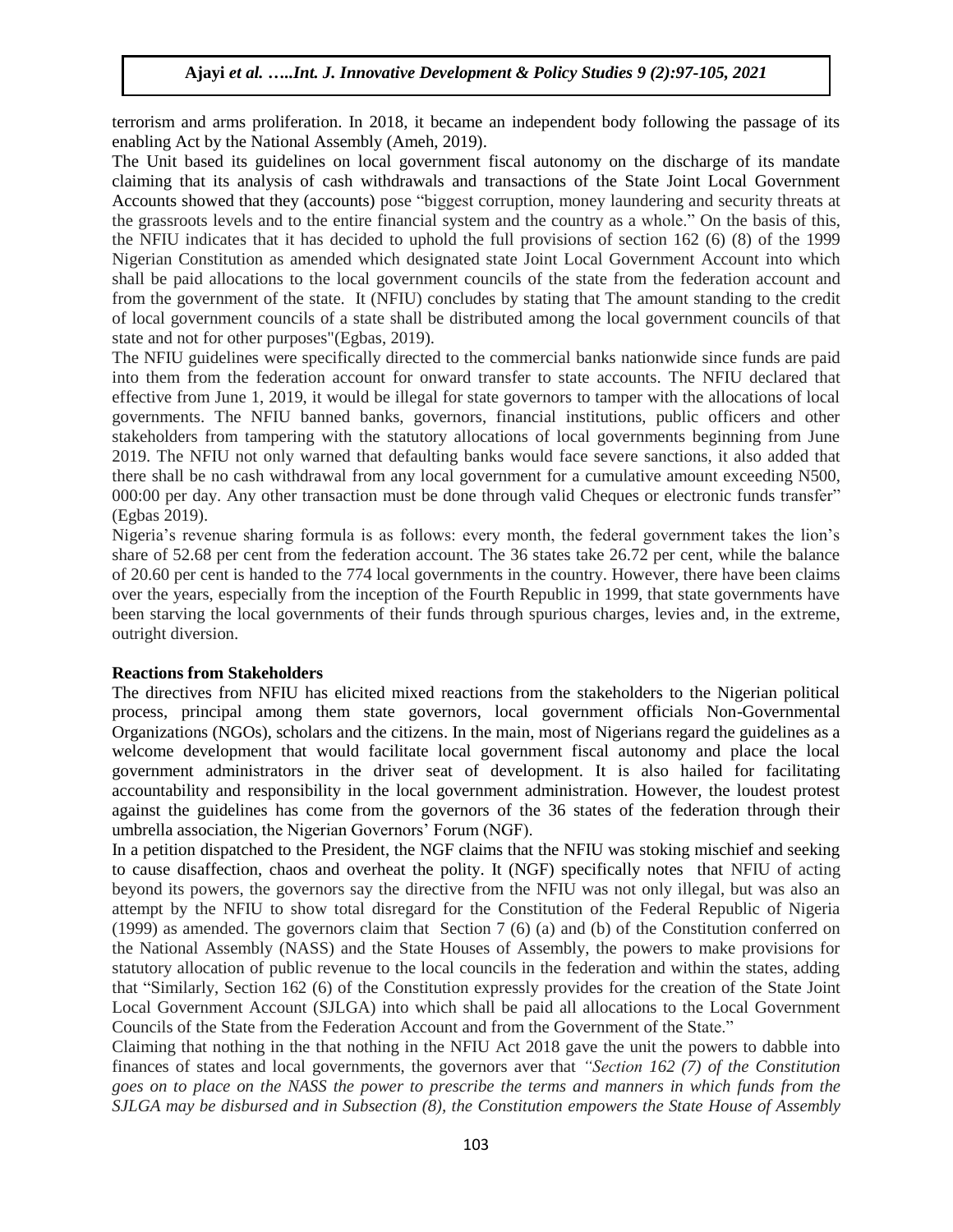to prescribe the manner in which the amount standing to the credit of the local councils in the state shall *be distributed",* the governors." According to the NGF, the NFIU is only mandated to trace or track laundered money that finds its way into terrorism financing and report such to the nation's security agencies (Tukur, 2019).

Remarkably, President Buhari is yet to respond to the governors' petition. Also, an attempt by the governor of Akwa Ibom State to stop the implementation of the guidelines through a case filed at a Federal High Court in Uyo was unsuccessful as the court refused to grant a restraining order against the NFIU. The presiding judge refused to grant the order but adjourned the case, suggesting that legal battles are ahead on the propriety or otherwise of the NFIU guideline.

## **CONCLUSION**

We have attempted in this study a critical analysis of local government fiscal autonomy in Nigeria within the context of the guidelines issued recently (May, 2019) by the NFIU, deconstructing the 20-year old process of paying local government statutory allocations to the State Joint Local Government Account. (SJLGA) This paper established that progressively from 1999, there have been disputes among critical stakeholders to the Nigerian political process on the way and manner the (SJLGA) account was operated. We also established that the inability to make elected local government administrators – Chairmen and Councilors – accountable and responsible for their statutory allocations has stymied progress and development at the grassroots, the major essence of local government existence.

By citing literature including the Constitution, we established some patterns that show lack of consistency in the way fiscal autonomy has been handled in Nigeria. We also showed that the current process for funding the local governments through the state governments is a negation of the principles of fiscal federalism while also opening the door for large scale corruption through diversion of local government funds to state activities – even non-state activities – that are extraneous to local government and the development of the grassroots. By tying the aprion strings of local government funding to that of the state, the 1999 constitution has also unwittingly tied the entire structure of the local government to the apron strings of the states who dictate to them according to their whims and caprices.

Finally, we examined the guidelines issued by the NFIU and posited that it would have a ground-shaking impact on the Fourth Republic, particularly its constitutional implications that would be tested in the court as already stated by the governors, through the NGF. However, it was also established that a preponderance of stakeholders in Nigeria would support and welcome the outcome of the judicial challenge to the NFIU directives.

## **RECOMMENDATION**

Having established inconsistencies in the democratic governance around local government fiscal autonomy in the Fourth Republic as against the principles of true federalism, the following recommendations are imperative, based on empirical evidence from this study.

- That local government chairmen in the774 local government areas of Nigeria should take a cue from the actions of the Nigerian Governor's Forum and come up with a resolute position in favor of the guidelines of the NFIU to signal their interest in entrenching true federalism, starting with their fiscal autonomy from the states.
- That proactively the  $9<sup>th</sup>$  Assembly, inaugurated on June 11, 2019, should begin the process of initiating a Bill that would address the issue of fiscal autonomy for the local governments. This would be a follow-up to a similar executive Bill sponsored by the government of former President Goodluck Jonathan in 2013.
- That stakeholder, among them governors, NGOs, local government administrators, should allow the judiciary to adjudicate the propriety or otherwise of the NFIU directive while ensuring that any attempt at political solution by power elites, that would derail the fiscal autonomy process already set off through the NFIU guidelines, are resisted in favor of judicial proclamation and finality.